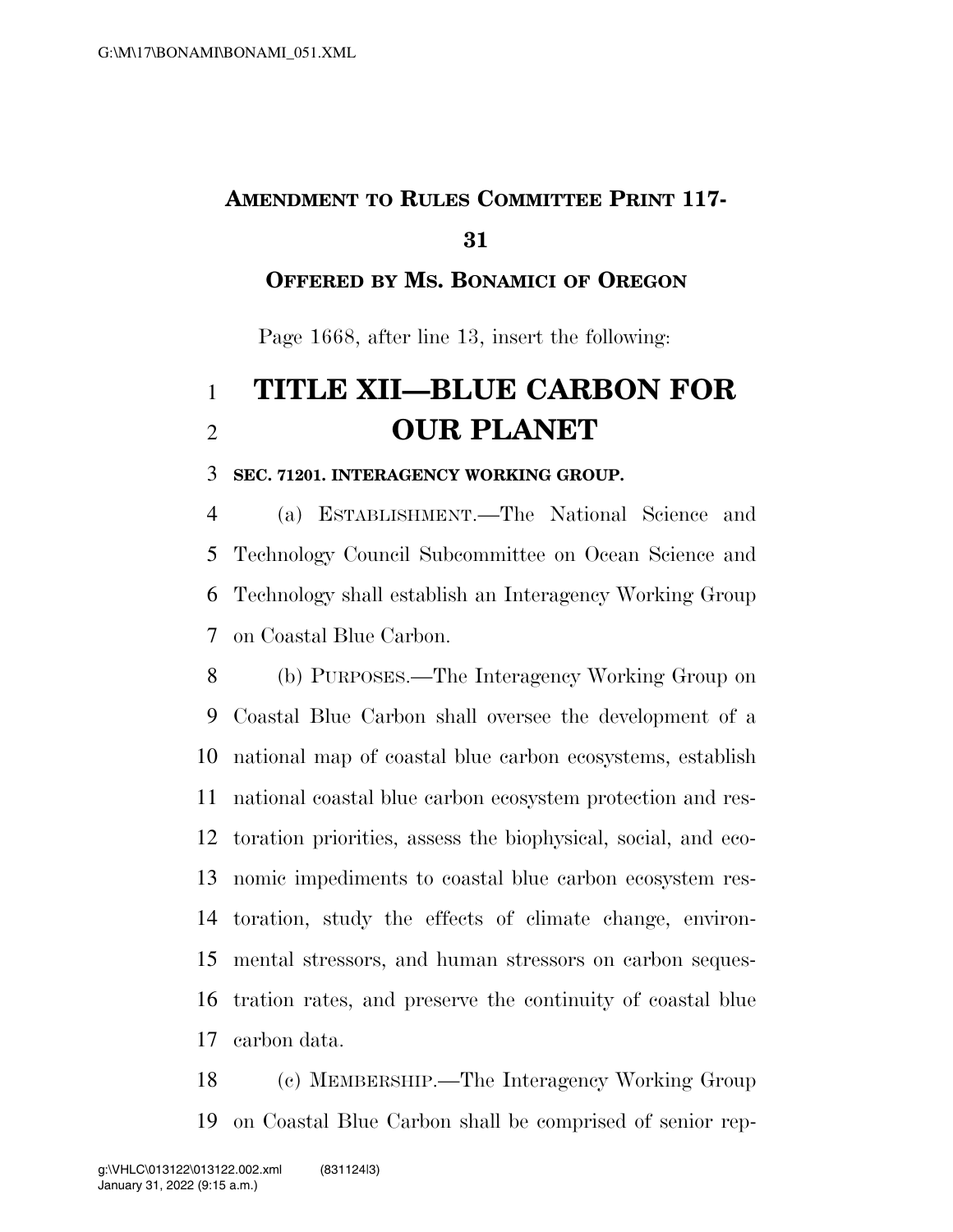resentatives from the National Oceanic and Atmospheric Administration, the Environmental Protection Agency, the National Science Foundation, the National Aeronautics and Space Administration, the United States Geological Survey, the United States Fish and Wildlife Service, the National Park Service, the Bureau of Indian Affairs, the Smithsonian Institution, the Army Corps of Engineers, the Department of Agriculture, the Department of En- ergy, the Department of Defense, the Department of Transportation, the Department of State, the Federal Emergency Management Agency, and the Council on En-vironmental Quality.

 (d) CHAIR.—The Interagency Working Group shall be chaired by the Administrator.

 (e) RESPONSIBILITIES.—The Interagency Working Group shall—

 (1) oversee the development, update, and main- tenance of a national map and inventory of coastal blue carbon ecosystems, including habitat types with a regional focus in analysis that is usable for local level protection planning and restoration;

 (2) develop a strategic assessment of the bio- physical, chemical, social, statutory, regulatory, and economic impediments to protection and restoration of coastal blue carbon ecosystems;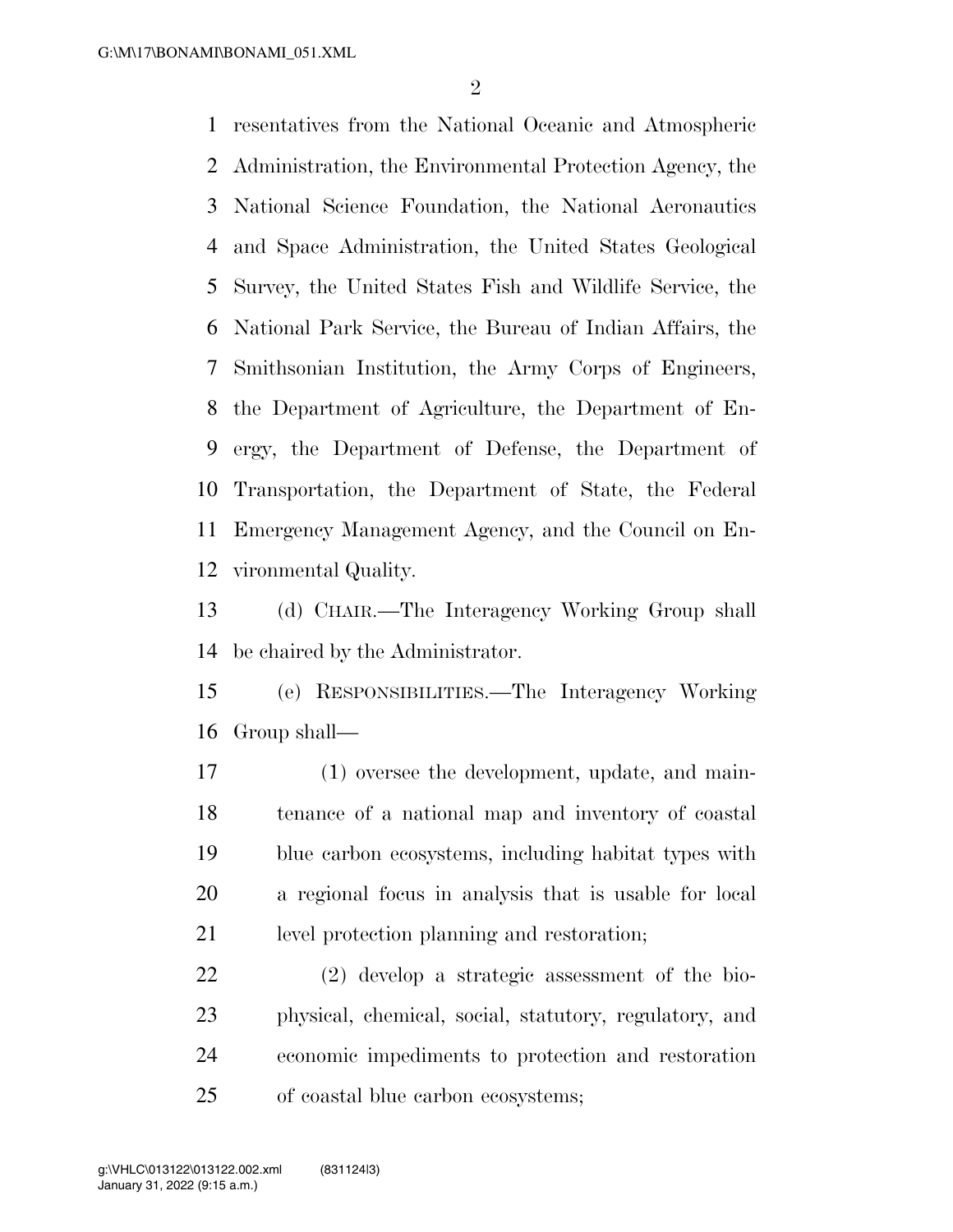| $\mathbf{1}$   | (3) develop a national strategy for foundational      |
|----------------|-------------------------------------------------------|
| $\overline{2}$ | science necessary to study, synthesize, and evaluate  |
| 3              | the effects of climate change, environmental, and     |
| $\overline{4}$ | human stressors on sequestration rates and capabili-  |
| 5              | ties of coastal blue carbon ecosystems protection;    |
| 6              | (4) establish national coastal blue carbon eco-       |
| 7              | system protection and restoration priorities, includ- |
| 8              | ing an assessment of current Federal funding being    |
| 9              | used for restoration efforts;                         |
| 10             | (5) ensure the continuity, use, and interoper-        |
| 11             | ability of data assets through the Smithsonian Envi-  |
| 12             | ronmental Research Center's Coastal Carbon Data       |
| 13             | Clearinghouse; and                                    |
| 14             | (6) assess current legal authorities to protect       |
| 15             | and restore blue carbon ecosystems.                   |
| 16             | (f) REPORTS TO CONGRESS.—                             |
| 17             | (1) IN GENERAL.—Not later than one year               |
| 18             | after the date of the enactment of this Act, the      |
| 19             | Interagency Working Group shall provide to the        |
| 20             | Committee on Science, Space, and Technology of the    |
| 21             | House of Representatives, the Committee on Natural    |
| 22             | Resources of the House of Representatives, and the    |
| 23             | Committee on Commerce, Science, and Transpor-         |
| 24             | tation of the Senate a report containing the fol-     |
| 25             | lowing:                                               |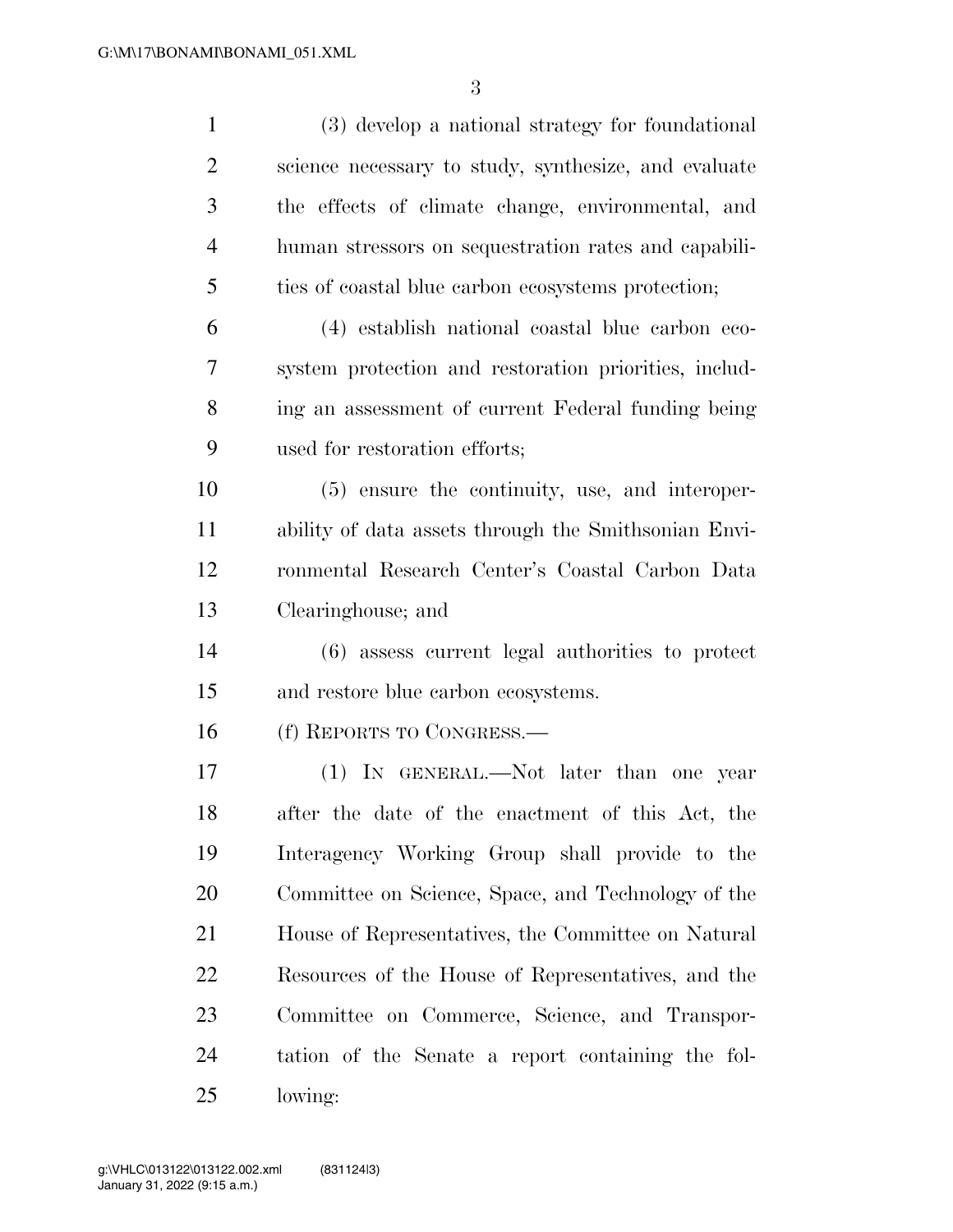(A) A summary of federally funded coastal blue carbon ecosystem research, monitoring, preservation, and restoration activities, includ- ing the budget for each of these activities and describe the progress in advancing the national 6 priorities established in section  $71204(a)(4)(A)$ .

 (B) An assessment of biophysical, social, and economic impediments to coastal blue car- bon ecosystem restoration, including the vulner- ability of coastal blue carbon ecosystems to cli- mate impacts, such as sea-level rise, ocean and coastal acidification, and other environmental and human stressors.

(2) STRATEGIC PLAN.—

 (A) IN GENERAL.—The Interagency Work- ing group shall create a strategic plan for Fed- eral investments in basic research, development, demonstration, long-term monitoring and stew- ardship, and deployment of coastal blue carbon ecosystem projects for the 5-year period begin- ning at the start of the first fiscal year after 22 the date on which the budget assessment is sub- mitted under paragraph (1). The plan shall in- clude an assessment of the use of existing Fed-eral programs to protect and preserve coastal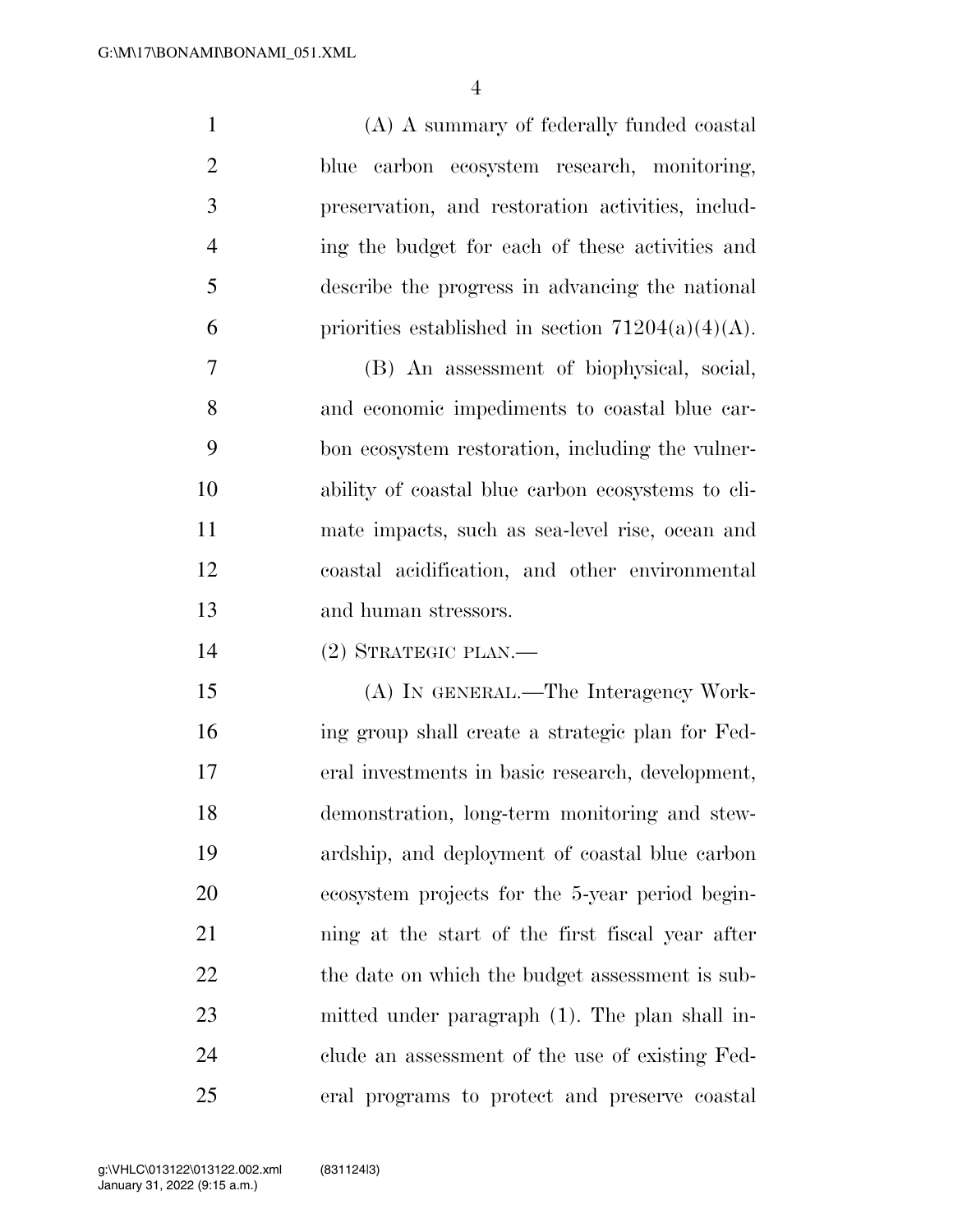| $\mathbf{1}$   | blue carbon ecosystems and identify the need     |
|----------------|--------------------------------------------------|
| $\overline{2}$ | for any additional authorities or programs.      |
| 3              | (B) TIMING.—The Interagency Working              |
| $\overline{4}$ | Group shall-                                     |
| 5              | (i) submit the strategic plan under              |
| 6              | paragraph (A) to the Committee<br><b>on</b>      |
| 7              | Science, Space, and Technology of the            |
| 8              | House of Representatives, the Committee          |
| 9              | on Natural Resources of the House of Rep-        |
| 10             | resentatives, and the Committee on Com-          |
| 11             | merce, Science, and Transportation of the        |
| 12             | Senate on a date that is not later than one      |
| 13             | year after the enactment of this Act and         |
| 14             | not earlier than the date on which the re-       |
| 15             | port under paragraph (1) is submitted to         |
| 16             | such committees of Congress; and                 |
| 17             | (ii) submit a revised version of such            |
| 18             | plan not less than quinquennially there-         |
| 19             | after.                                           |
| 20             | (C) FEDERAL REGISTER.—Not later than             |
| 21             | 90 days before the strategic plan under this     |
| 22             | paragraph, or any revision thereof, is submitted |
| 23             | under subparagraph (B), the Interagency          |
| 24             | Working Group shall publish such plan in the     |
| 25             | Federal Register and provide an opportunity for  |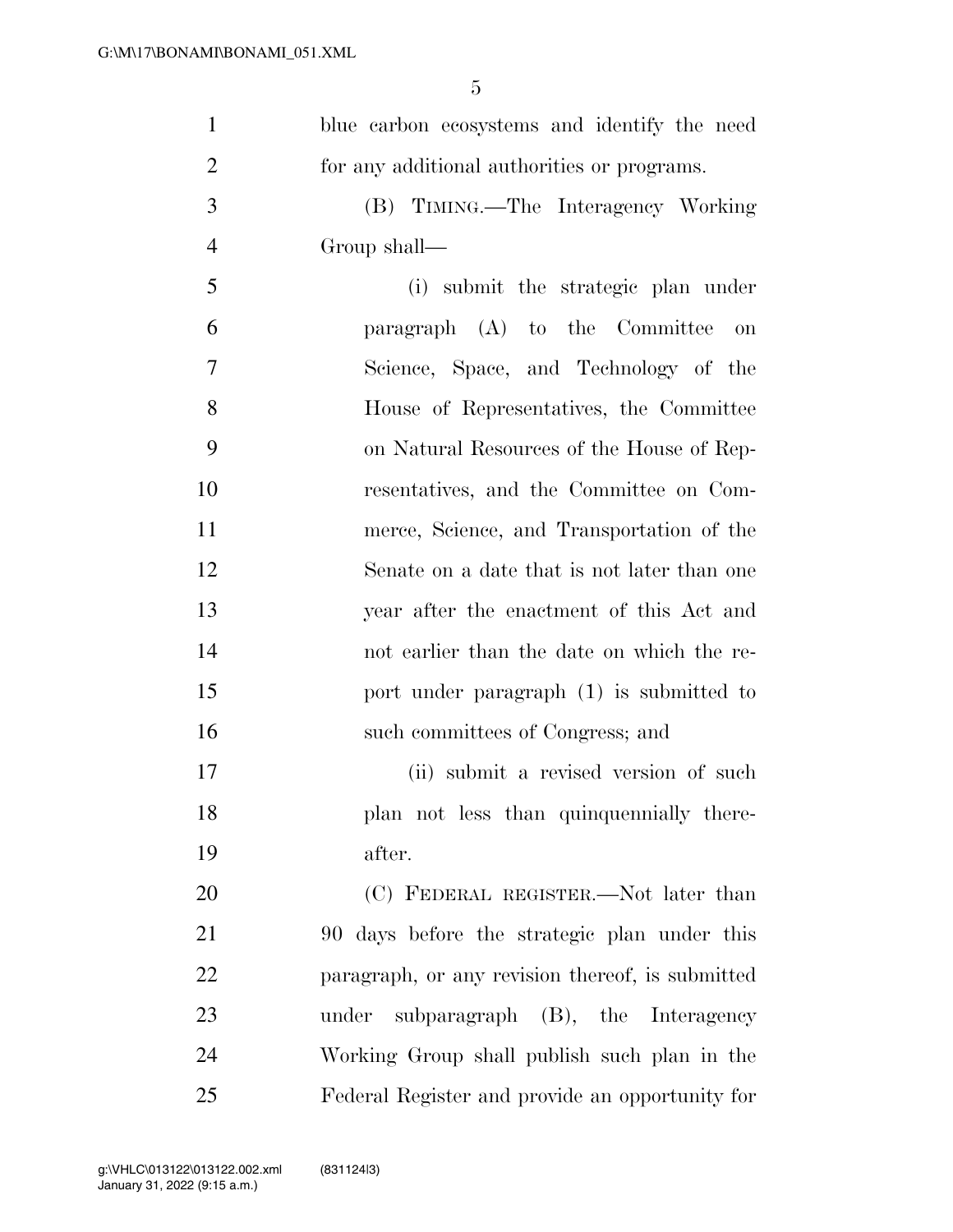| $\mathbf{1}$   | submission of public comments for a period of       |
|----------------|-----------------------------------------------------|
| $\overline{2}$ | not less than 60 days.                              |
| 3              | SEC. 71202. NATIONAL MAP OF COASTAL BLUE CARBON     |
| $\overline{4}$ | <b>ECOSYSTEMS.</b>                                  |
| 5              | (a) NATIONAL MAP.—The Interagency Working           |
| 6              | Group shall-                                        |
| 7              | (1) produce, update at least once every five        |
| 8              | years, and maintain a national level map and inven- |
| 9              | tory of coastal blue carbon ecosystems, including—  |
| 10             | (A) the species and types of habitats and           |
| 11             | species in the ecosystem;                           |
| 12             | (B) the condition of such habitats includ-          |
| 13             | ing whether a habitat is degraded, drained, eu-     |
| 14             | trophic, or tidally restricted;                     |
| 15             | (C) type of public or private ownership and         |
| 16             | any protected status;                               |
| 17             | (D) the size of the ecosystem;                      |
| 18             | (E) the salinity boundaries;                        |
| 19             | (F) the tidal boundaries;                           |
| 20             | (G) an assessment of carbon sequestration           |
| 21             | potential, methane production, and net green-       |
| 22             | house gas reductions including consideration        |
| 23             | $of$ —                                              |
| 24             | (i) quantification;                                 |
| 25             | (ii) verifiability;                                 |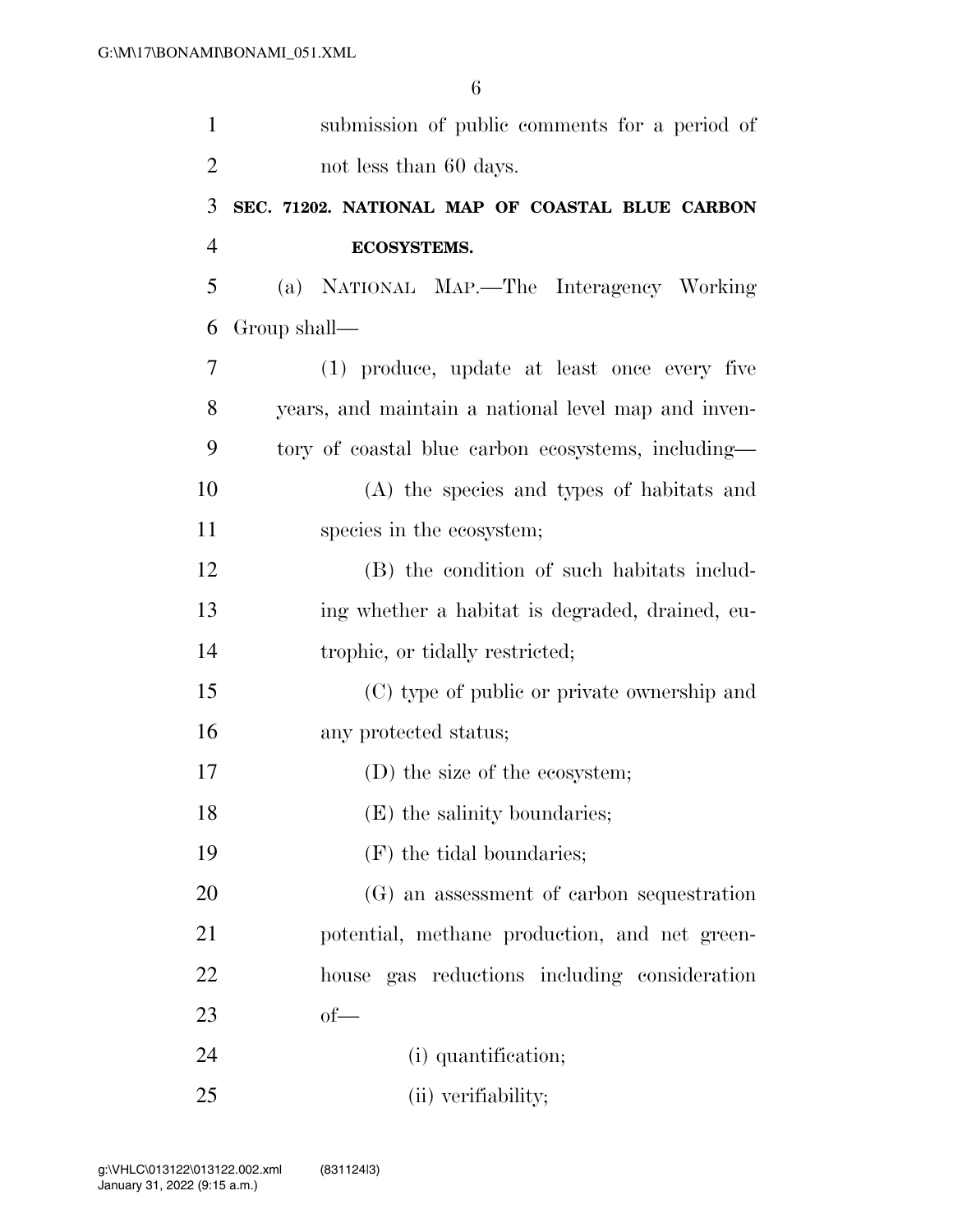| $\mathbf{1}$   | (iii) comparison to a historical base-            |
|----------------|---------------------------------------------------|
| $\overline{2}$ | line, as available; and                           |
| 3              | (iv) permanence of those benefits;                |
| $\overline{4}$ | (H) an assessment of cobenefits of eco-           |
| 5              | system and carbon sequestration;                  |
| 6              | (I) the potential for landward migration as       |
| 7              | a result of sea level rise;                       |
| 8              | (J) any upstream restrictions detrimental         |
| 9              | to the watershed process and conditions such as   |
| 10             | dams, dikes, and levees;                          |
| 11             | (K) the conversion of coastal blue carbon         |
| 12             | ecosystems to other land uses and the cause of    |
| 13             | such conversion; and                              |
| 14             | (L) a depiction of the effects of climate         |
| 15             | change, including sea level rise, environmental   |
| 16             | stressors, and human stressors on the seques-     |
| 17             | tration rate, carbon storage, and potential of    |
| 18             | coastal blue carbon ecosystems; and               |
| 19             | $(2)$ in carrying out paragraph $(1)$ —           |
| 20             | (A) incorporate, to the extent possible, ex-      |
| 21             | isting data collected through federally funded    |
| 22             | research and by a Federal agency, State agen-     |
| 23             | cy, local agency, Tribe, including data collected |
| 24             | from the National Oceanic and Atmospheric         |
| 25             | Administration Coastal Change Analysis Pro-       |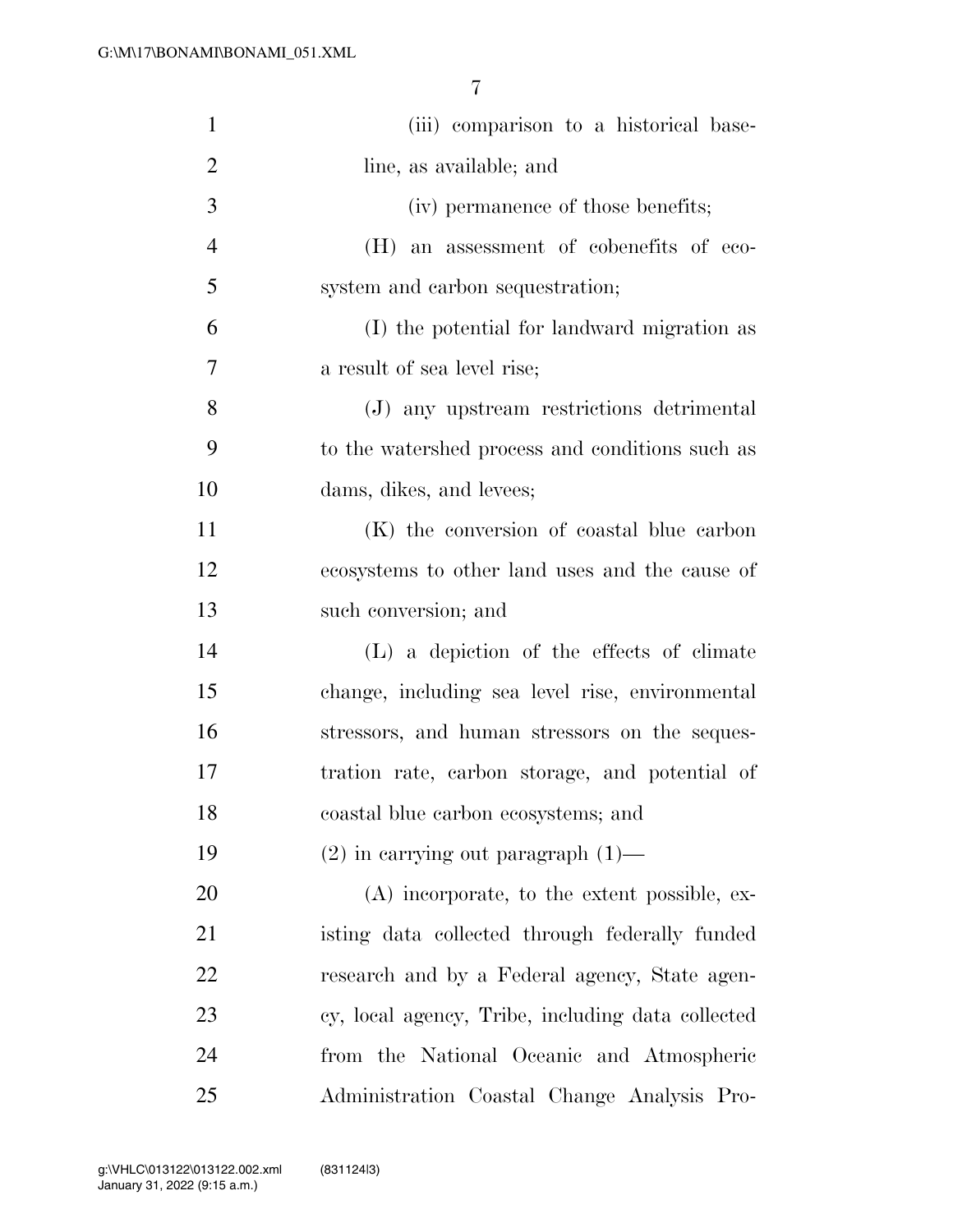| $\mathbf{1}$   | gram, U.S. Fish and Wildlife Service National         |
|----------------|-------------------------------------------------------|
| $\overline{2}$ | Wetlands Inventory, United States Geological          |
| 3              | Survey LandCarbon program, Federal Emer-              |
| $\overline{4}$ | gency Management Agency LiDAR information             |
| 5              | coordination and knowledge program, Depart-           |
| 6              | ment of Energy Biological and Environmental           |
| 7              | Research program, and Department of Agri-             |
| 8              | culture National Coastal Blue Carbon Assess-          |
| 9              | ment; and                                             |
| 10             | (B) engage regional technical experts in              |
| 11             | order to accurately account for regional dif-         |
| 12             | ferences in coastal blue carbon ecosystems.           |
| 13             | (b) USE.—The Interagency Working Group shall use      |
| 14             | the national map and inventory—                       |
| 15             | (1) to assess the carbon sequestration potential      |
| 16             | of different coastal blue carbon habitats, and ac-    |
| 17             | count for any regional differences;                   |
| 18             | (2) to assess and quantify emissions from de-         |
| 19             | graded and destroyed coastal blue<br>carbon<br>eco-   |
| 20             | systems;                                              |
| 21             | (3) to develop regional assessments and to pro-       |
| 22             | vide technical assistance to regional, State, Tribal, |
| 23             | and local government agencies, and regional infor-    |
| 24             | mation coordination entities as defined in section    |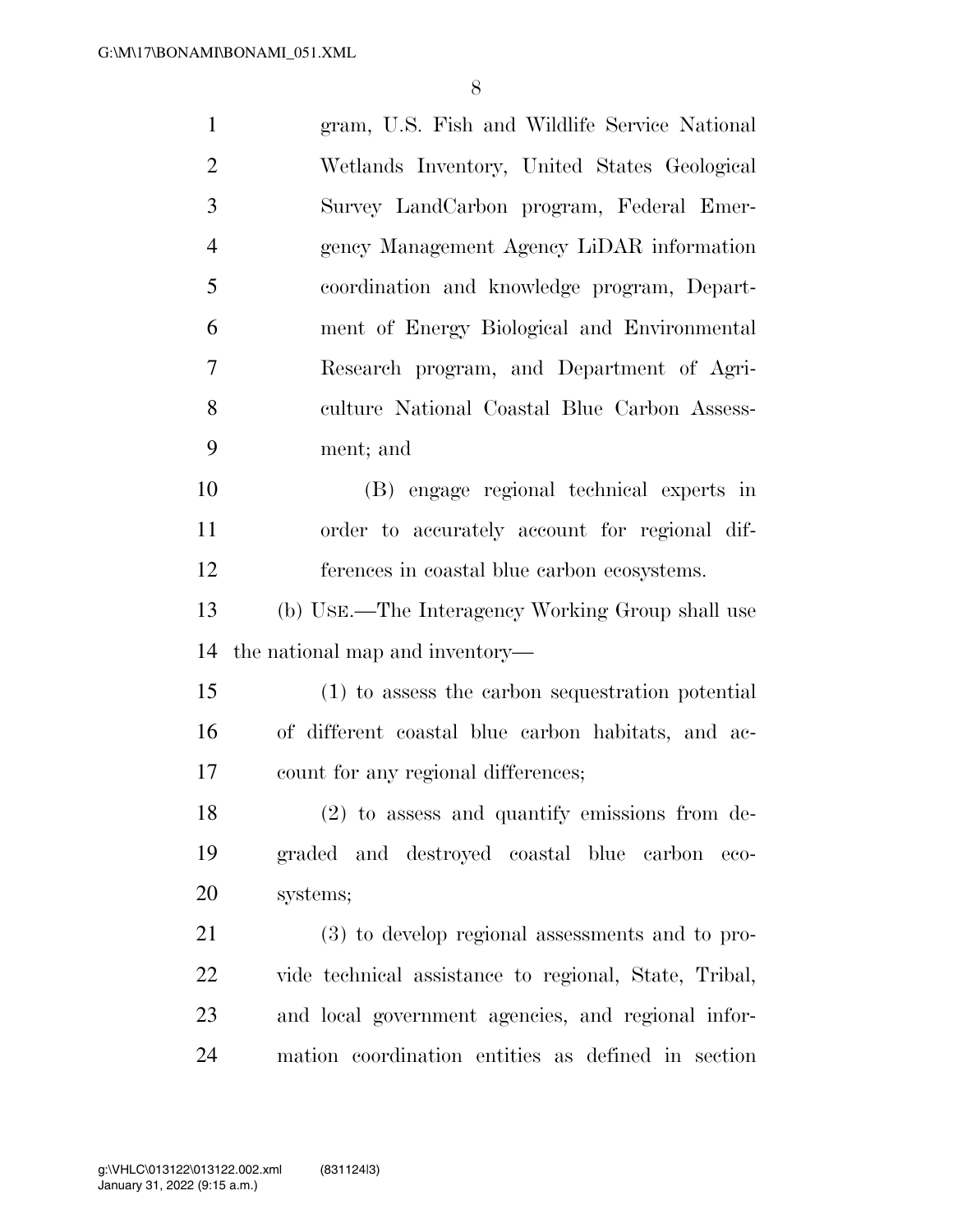| $\mathbf{1}$   | $123030(6)$ of the Integrated Coastal and Ocean Ob-    |
|----------------|--------------------------------------------------------|
| $\overline{2}$ | servation System Act (33 U.S.C. 3602);                 |
| 3              | (4) to assess degraded coastal blue carbon eco-        |
| $\overline{4}$ | systems and their potential for restoration, including |
| 5              | developing scenario modeling to identify vulnerable    |
| 6              | areas where management, protection, and restora-       |
| 7              | tion efforts should be focused;                        |
| 8              | (5) produce future predictions of coastal blue         |
| 9              | carbon ecosystems and carbon sequestration rates in    |
| 10             | context of climate change, environmental<br>the        |
| 11             | stressors, and human stressors; and                    |
| 12             | $(6)$ use such map to inform the Administrator         |
| 13             | of the Environmental Protection Agency's creation      |
| 14             | of the annual Inventory of U.S. Greenhouse Gas         |
| 15             | Emissions and Sinks.                                   |
| 16             | SEC. 71203. RESTORATION AND PROTECTIONS FOR EXIST-     |
| 17             | ING COASTAL BLUE CARBON ECOSYSTEMS.                    |
| 18             | (a) IN GENERAL.—The Administrator shall—               |
| 19             | (1) lead the Interagency Working Group in im-          |
| 20             | plementing the strategic plan under<br>section         |
| 21             | 71202(e)(2);                                           |
|                |                                                        |

 among Federal agencies in cooperation with State, local, and Tribal government and international part-ners and nongovernmental organizations;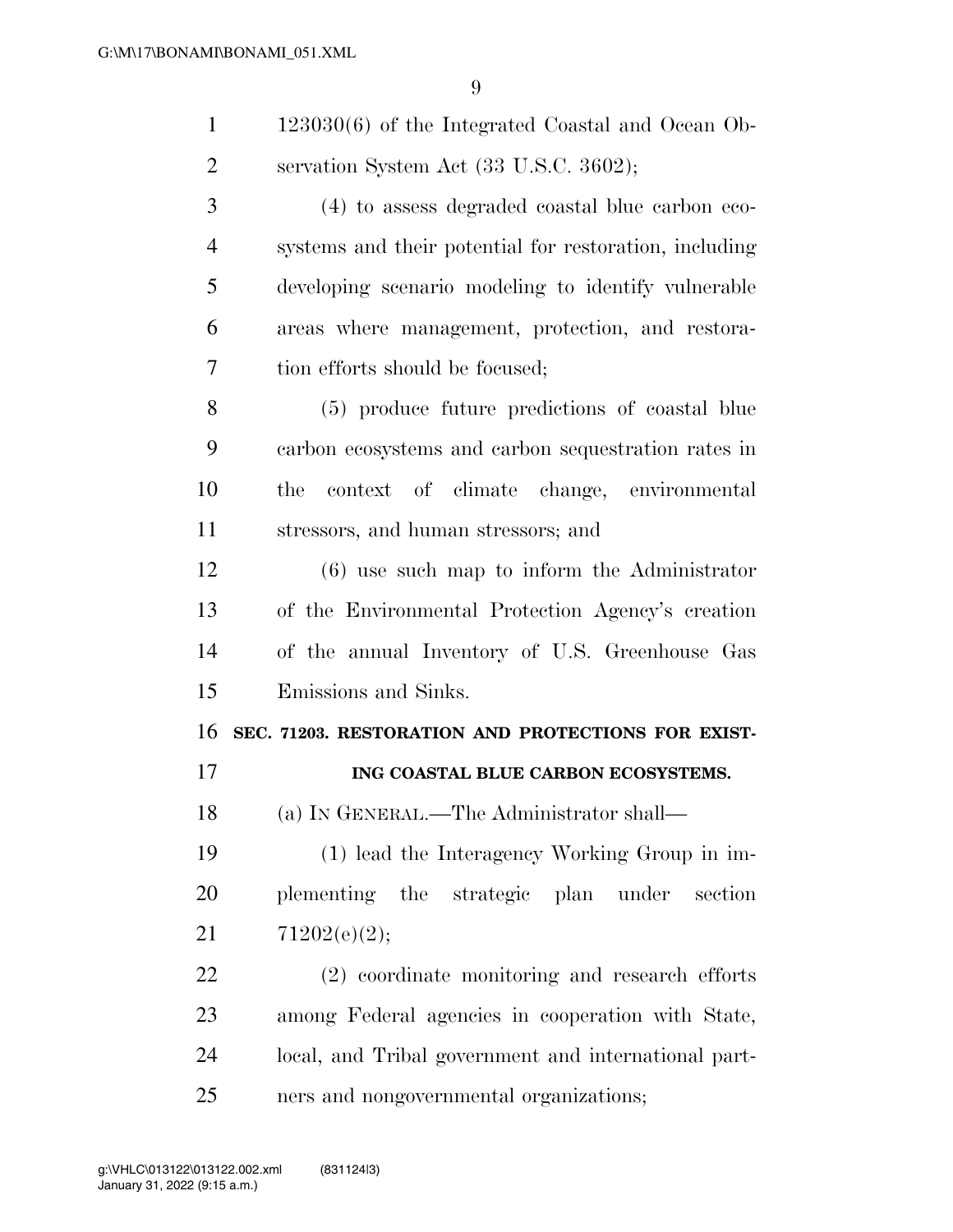| $\mathbf{1}$   | (3) establish a national goal for conserving         |
|----------------|------------------------------------------------------|
| $\overline{2}$ | ocean and coastal blue carbon ecosystems within the  |
| 3              | territory of the United States, and as appropriate   |
| $\overline{4}$ | setting targets for restoration of degraded coastal  |
| 5              | blue carbon ecosystems;                              |
| 6              | (4) in coordination with the Interagency Work-       |
| 7              | ing Group and as informed by the report under sec-   |
| 8              | tion 71202(e) on current Federal expenditures on     |
| 9              | coastal blue carbon ecosystem restoration, identify— |
| 10             | (A) national coastal blue carbon ecosystem           |
| 11             | protection and restoration priorities that would     |
| 12             | produce the highest rate of carbon sequestra-        |
| 13             | tion and greatest ecosystem benefits such as         |
| 14             | flood protection, soil and beach retention, ero-     |
| 15             | sion reduction, biodiversity, water purification,    |
| 16             | and nutrient cycling in the context of other en-     |
| 17             | vironmental stressors and climate change; and        |
| 18             | (B) ways to improve coordination and to              |
| 19             | prevent unnecessary duplication of effort among      |
| 20             | Federal agencies and departments with respect        |
| 21             | to research on coastal blue carbon ecosystems        |
| <u>22</u>      | through existing and new coastal management          |
| 23             | networks; and                                        |
| 24             | (5) in coordination with State, local, and Tribal    |
| 25             | governments and coastal stakeholders, develop inte-  |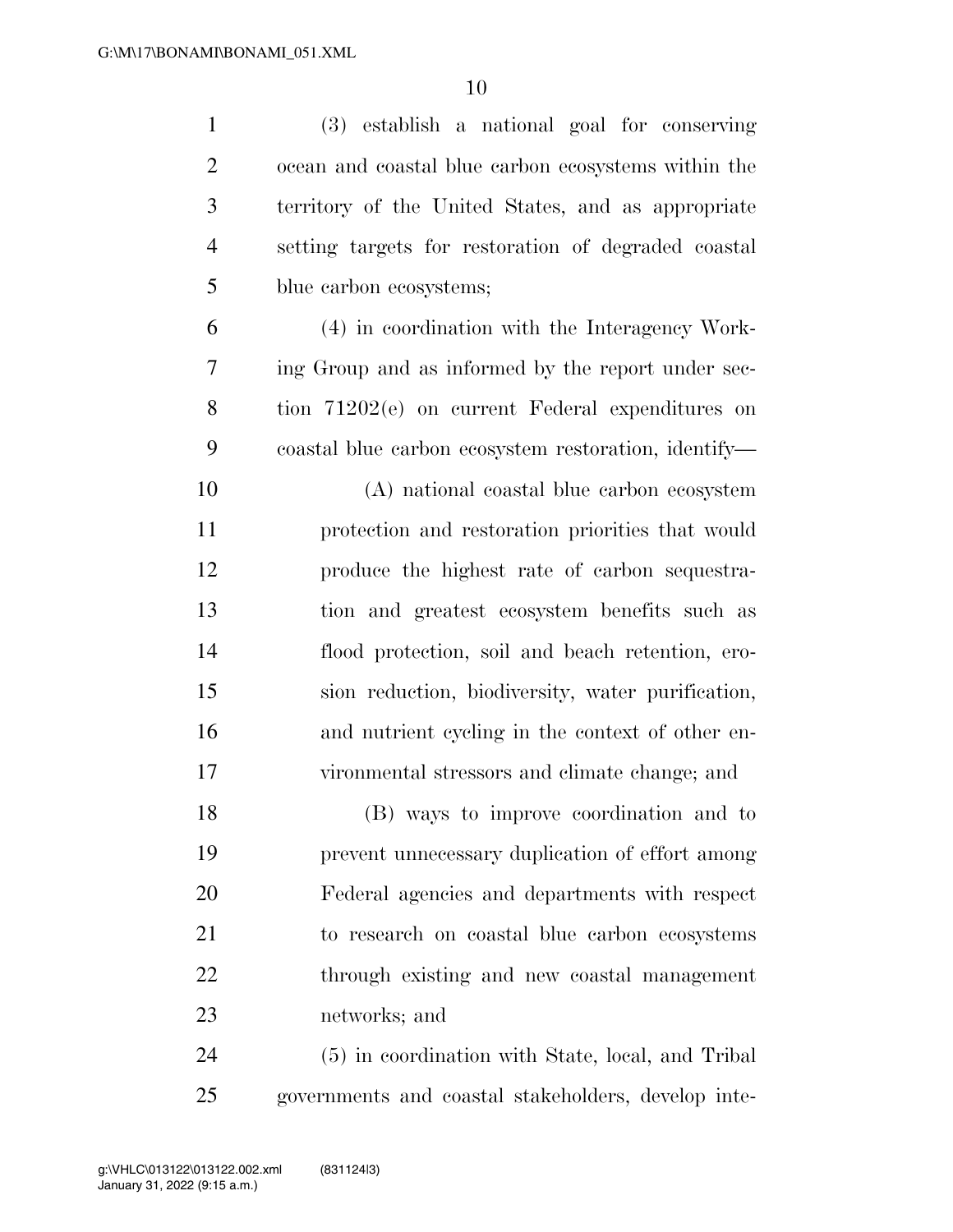grated pilot programs to restore degraded coastal blue carbon ecosystems in accordance with sub-section (b).

 (b) INTEGRATED PILOT PROGRAMS TO RESTORE AND PROTECT DEGRADED COASTAL BLUE CARBON ECO-6 SYSTEMS.—In carrying out subsection  $(a)(5)$ , the Admin-istrator shall—

 (1) establish integrated pilot programs that de- velop best management practices, including design criteria and performance functions for coastal blue carbon ecosystem restoration and protection, nature- based adaptation strategies, restoration areas that intersect with the built environments as green-gray infrastructure projects, management practices for landward progression or migration of coastal blue carbon ecosystems, and identify potential barriers to restoration efforts, and increase long-term carbon sequestration and storage;

 (2) ensure that the pilot programs cover geo- graphically and ecologically diverse locations with significant ecological, economic, and social benefits, such as flood protection, soil and beach retention, erosion reduction, biodiversity, water purification, and nutrient cycling to reduce hypoxic conditions,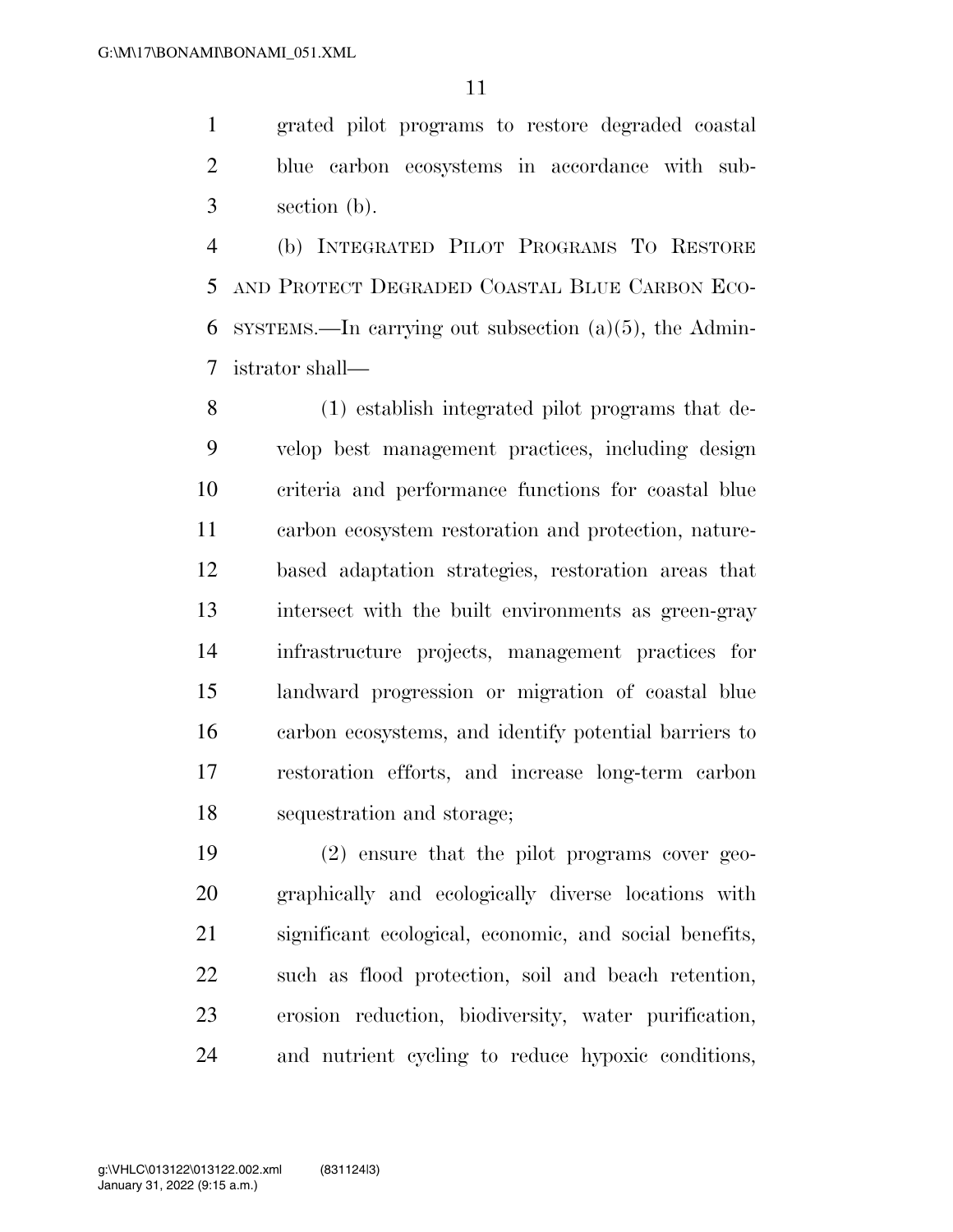| $\mathbf{1}$   | and maximum potential for greenhouse gas emission    |
|----------------|------------------------------------------------------|
| $\overline{2}$ | reduction;                                           |
| 3              | (3) establish a procedure for reviewing applica-     |
| $\overline{4}$ | tions for the pilot program, taking into account—    |
| 5              | (A) quantification;                                  |
| 6              | (B) verifiability;                                   |
| 7              | (C) additionality as compared to a histor-           |
| 8              | ical baseline, when feasible; and                    |
| 9              | (D) permanence of those benefits;                    |
| 10             | (4) ensure, through consultation with the Inter-     |
| 11             | agency Working Group, that the goals and metrics     |
| 12             | for the pilot programs are communicated to the ap-   |
| 13             | propriate State, Tribe, and local governments, and   |
| 14             | to the general public;                               |
| 15             | (5) coordinate with relevant Federal agencies        |
| 16             | on the Interagency Working Group to prevent un-      |
| 17             | necessary duplication of effort among Federal agen-  |
| 18             | cies and departments with respect to restoration and |
| 19             | protection programs;                                 |
| 20             | (6) give priority to proposed eligible restoration   |
| 21             | activities that would—                               |
| 22             | (A) result in long-term protection and se-           |
| 23             | questration of carbon stored in coastal and ma-      |
| 24             | rine environments;                                   |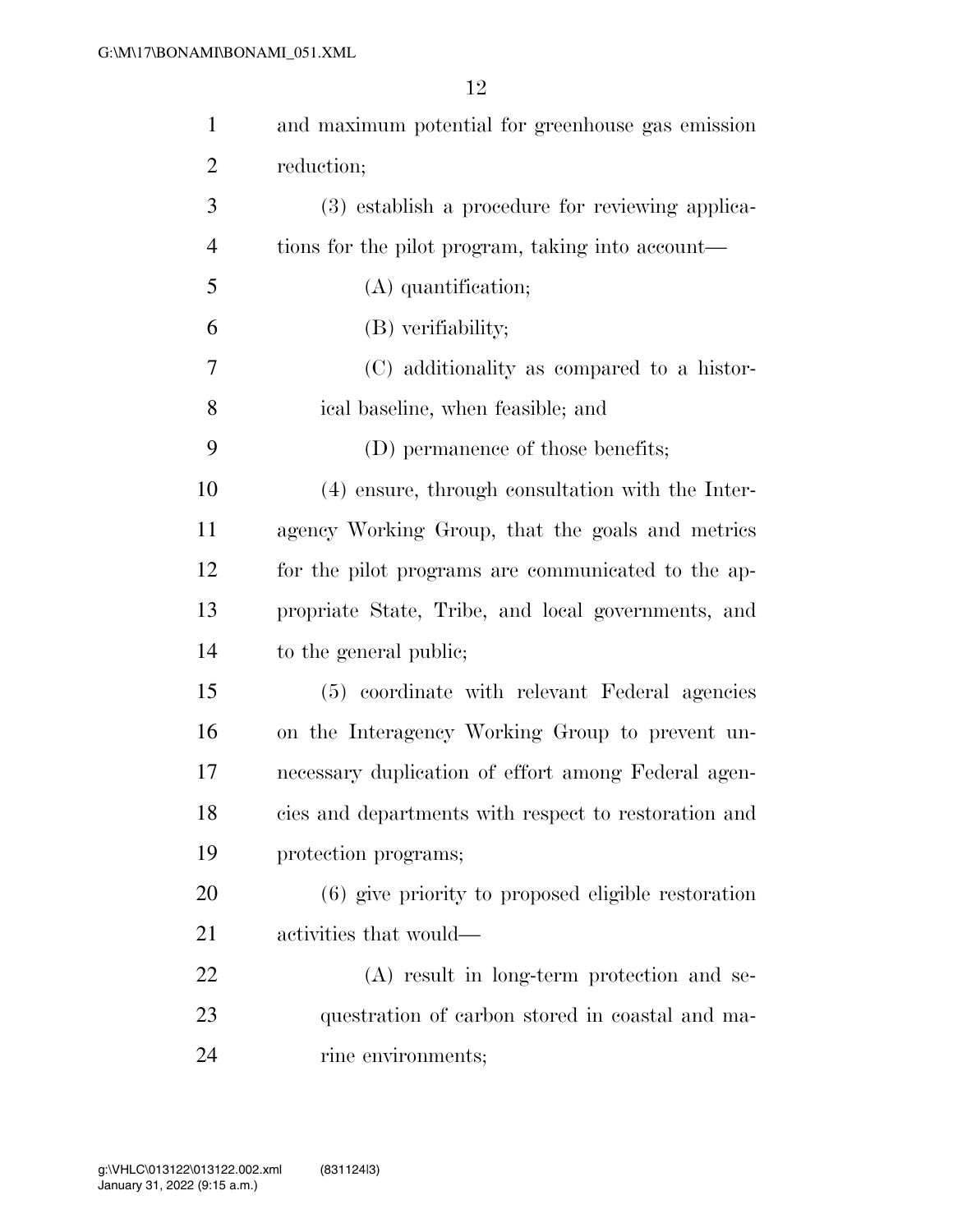| $\mathbf{1}$   | (B) protect key habitats for fish, wildlife,            |
|----------------|---------------------------------------------------------|
| $\overline{2}$ | and the maintenance of biodiversity;                    |
| 3              | (C) provide coastal protection from devel-              |
| $\overline{4}$ | opment, storms, flooding, and land-based pollu-         |
| 5              | tion;                                                   |
| 6              | (D) protect coastal resources of national,              |
| 7              | historical, and cultural significance; and              |
| 8              | (E) benefit communities of color, low-in-               |
| 9              | come communities, Tribal or Indigenous com-             |
| 10             | munities, or rural communities; and                     |
| 11             | (7) report to the Interagency Working Group,            |
| 12             | and Committee on Science, Space, and Technology         |
| 13             | of the House of Representatives, the Committee on       |
| 14             | Natural Resources of the House of Representatives,      |
| 15             | and the Committee on Commerce, Science, and             |
| 16             | Transportation of the Senate on the total number of     |
| 17             | acres of land or water protected or restored through    |
| 18             | the program, the status of restoration projects, and    |
| 19             | the blue carbon sequestration potential of each res-    |
| 20             | toration pilot project.                                 |
| 21             | SEC. 71204. NAS ASSESSMENT OF CONTAINMENT OF CAR-       |
| 22             | BON DIOXIDE IN DEEP SEAFLOOR ENVIRON-                   |
| 23             | MENT.                                                   |
| 24             | Not later than 90 days after the date of the enact-     |
| 25             | ment of this Act, the Administrator shall seek to enter |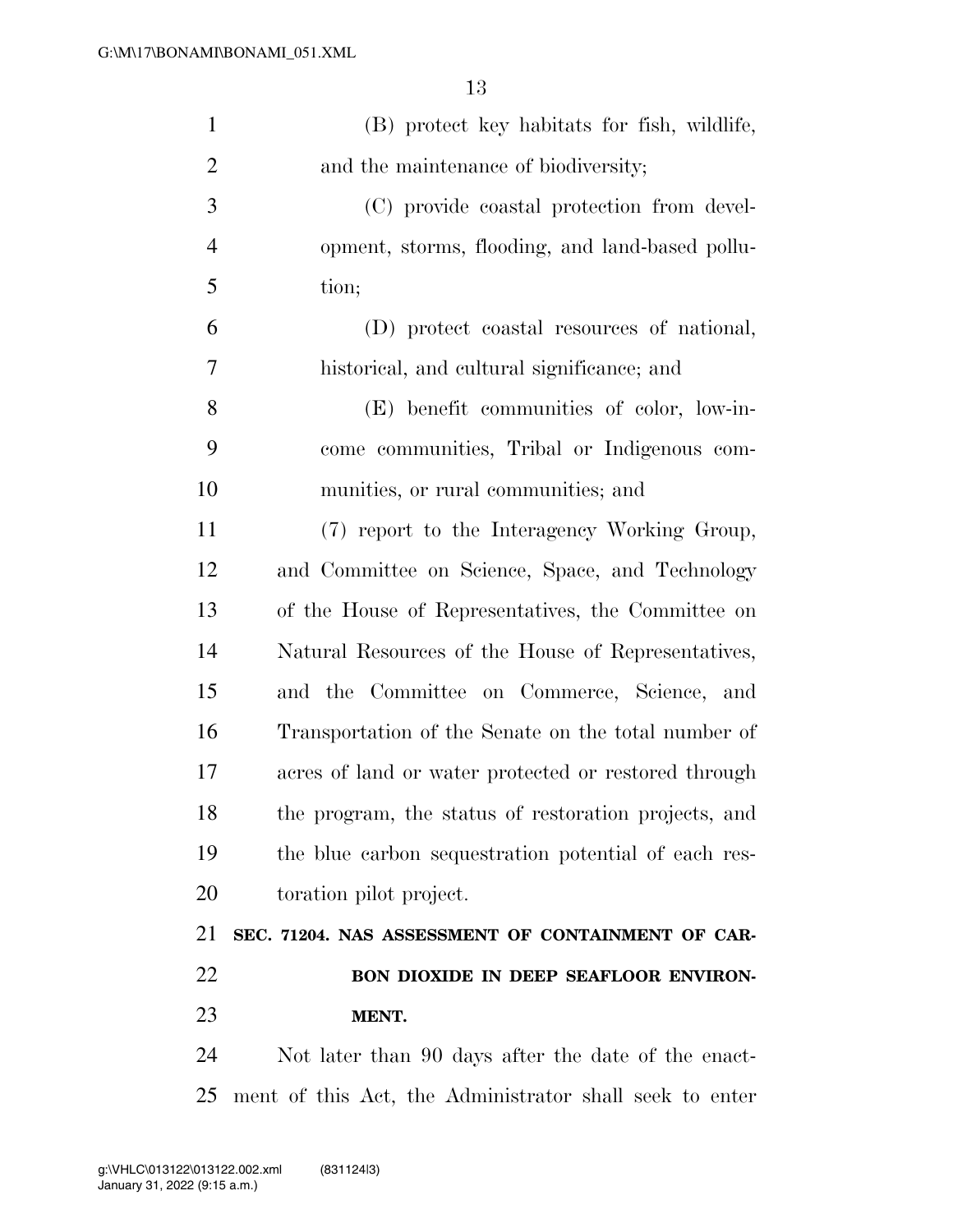into an agreement with the National Academy of Sciences to conduct a comprehensive assessment on the long-term effects of geologic stores of carbon dioxide in a deep seafloor environment, including impacts on marine species and ecosystems.

#### **SEC. 71205. AUTHORIZATION OF APPROPRIATIONS.**

 There are authorized to be appropriated to the Na- tional Oceanic and Atmospheric Administration to carry out this title \$15,000,000 for each of the fiscal years 2023 through 2027.

#### **SEC. 71206. DEFINITIONS.**

In this title:

 (1) ADMINISTRATOR.—The term ''Adminis- trator'' means the Under Secretary of Commerce for Oceans and Atmosphere in the Under Secretary's capacity as the Administrator of the National Oce-anic and Atmospheric Administration.

 (2) COASTAL BLUE CARBON ECOSYSTEM.—The term ''coastal blue carbon ecosystem'' refers to vege- tated coastal habitats including mangroves, tidal marshes, seagrasses, kelp forests, and other tidal, freshwater, or salt-water wetlands, and their ability to sequester carbon from the atmosphere, accumu- late it in biomass for years to decades, and store it in soils for centuries to millennia. Coastal blue car-